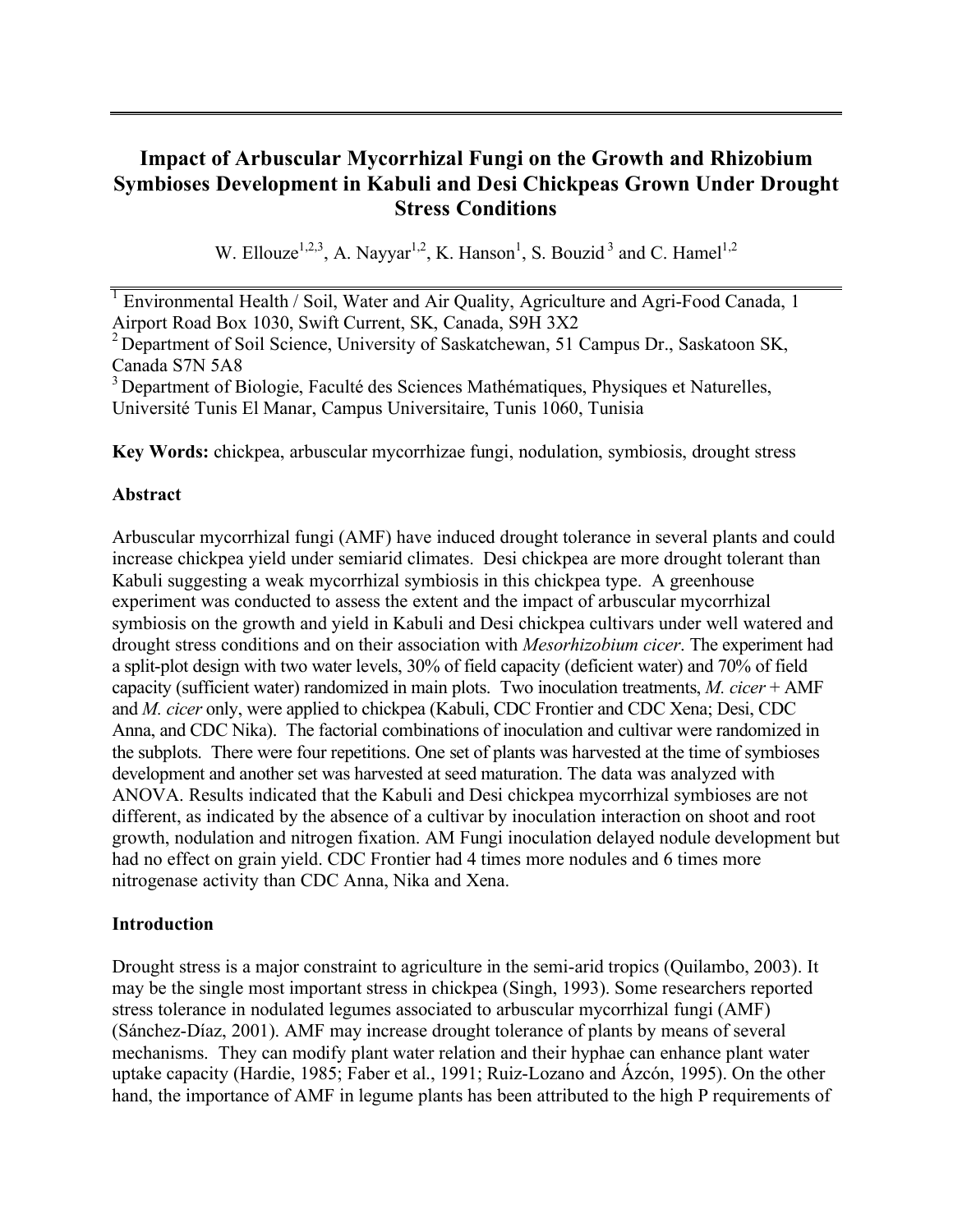the nodulation and N<sub>2</sub>-fixation processes (Barea and Ázcón-Aguilar, 1983). Enhanced plant P nutrition is well known contribution of AMF to plant productivity.

There are physical differences between the Desi and Kabuli type of chickpea. Desi chickpea is more drought tolerant than the Kabuli (Anonymous, 2000). These observations suggest that the level of AMF roots colonization and symbiosis development with *Mesorhizobium cicer* may differ.

This work verifies the following hypotheses: (1) Desi and Kabuli chickpea respond differently to mycorrhizal inoculation. (2) Inoculation with AMF influence nodulation, nitrogenase activity and yield differently in Kabuli and Desi chickpea, particularly under drought stress conditions. The time of  $N<sub>2</sub>$ -fixing symbiosis development was examined because competitive interactions between AMF and symbiotic N2-fixers were reported at this stage (Zhang et al., 1995; Catford et al., 2003), and the sum of effects was obtained in a final harvest, 17 weeks after emergence.

## **Materials and Methods**

The experiment was conducted in the greenhouse. It had a split-plot design with two water levels, 30% of field capacity (deficient water) and 70% of field capacity (sufficient water) randomized in main plots. Two inoculation treatments, *M. cicer* + AMF and *M. cicer* only, were applied to chickpea (Kabuli, CDC Frontier and CDC Xena; Desi, CDC Anna, and CDC Nika). The factorial combinations of inoculation and cultivar were randomized in the subplots. There were four repetitions. One set of plants was harvested at the time of symbioses development and another set was harvested at seed maturation. At the first harvest, early morning plant water potential was determined (Scholander et al., 1965) in a pressure chamber (Plant Water Status Console Model 3005, Soilmoisture Equipment Corp). The youngest part of the shoot tip cut just before the 5th leaf from the apex was used for this determination. Plant shoots water potential was measured immediately after cutting the shoot. Measures were taken early morning. Nitrogenase activity was estimated by the acetylene reduction assay (Carlsson and Huss-Danell, 2003). Measures of root length and surface area were determined using the root analysis system WinRhizo, after staining the roots (Costa et al., 2000). Plant shoots were dried and weighed. Seed number and seed weight per plant were determined at the second harvest. The data sets were analysed by ANOVA using Network JMP v3.2.6. A P value of 0.05 was used as threshold to accept the significance of effects, except when indicated otherwise. Treatment means were compared based on least significant differences, where significant treatment effects were found.

## **Results**

After 7 weeks of growth under greenhouse conditions, the root system of Kabuli chickpea was significantly larger than that of Desi. Based on plant dry mass, nodule number and nitrogenase activity, it appears that the differences between chickpeas are more related to cultivars than to classes. At symbiosis development, mycorrhizal inoculation induced a negative effect on all measured parameters except for nodule number at 30% of field capacity, where nodule number was very low and no difference was observed between mycorrhizal and control plants (Fig. 1).

As illustrated by Figure 2, inoculation reduced plant water potential (*P=*0.03) only in the unifoliate Kabuli chickpea CDC Xena.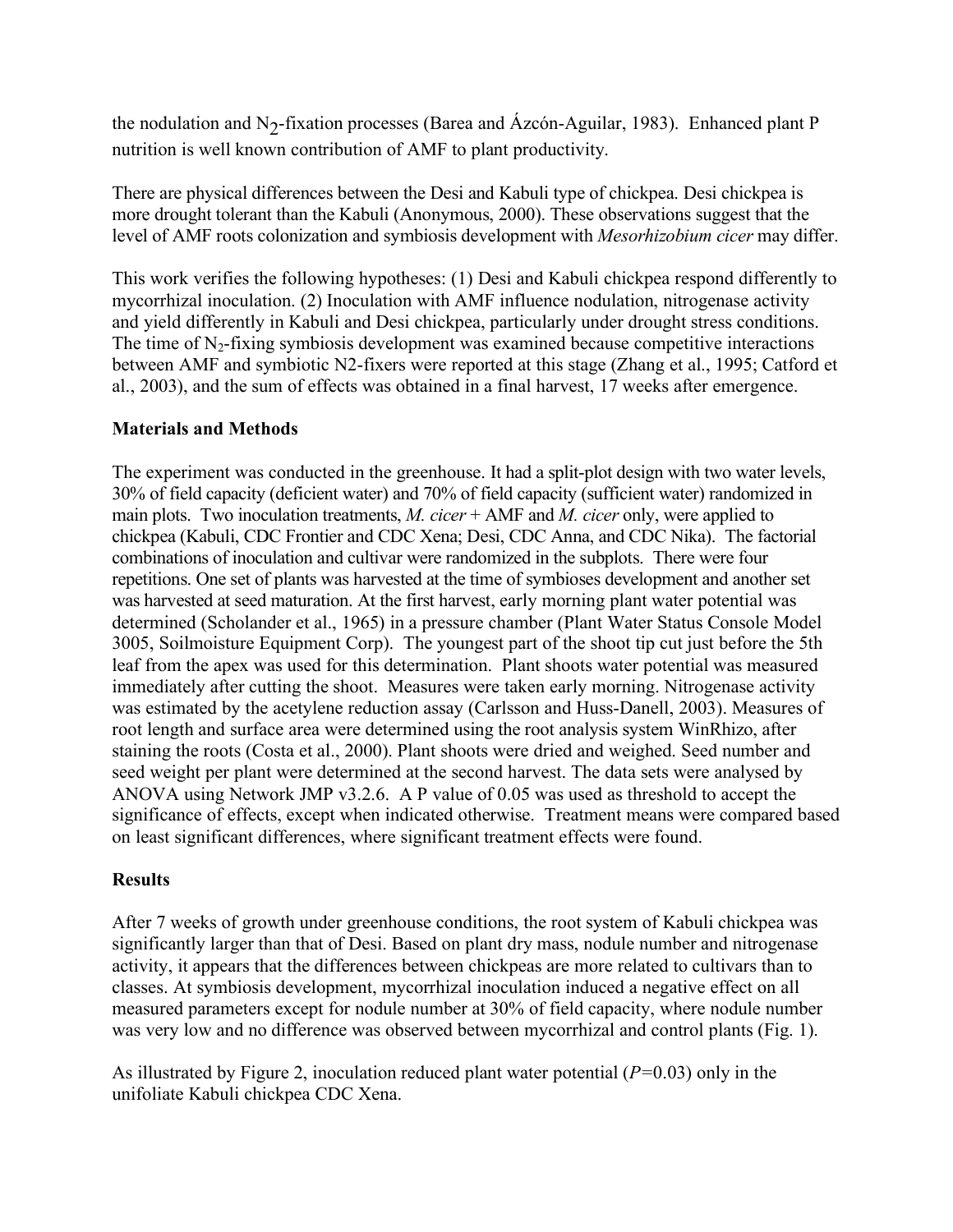The negative influence of mycorrhizal inoculation had disappeared at harvest (Fig. 3).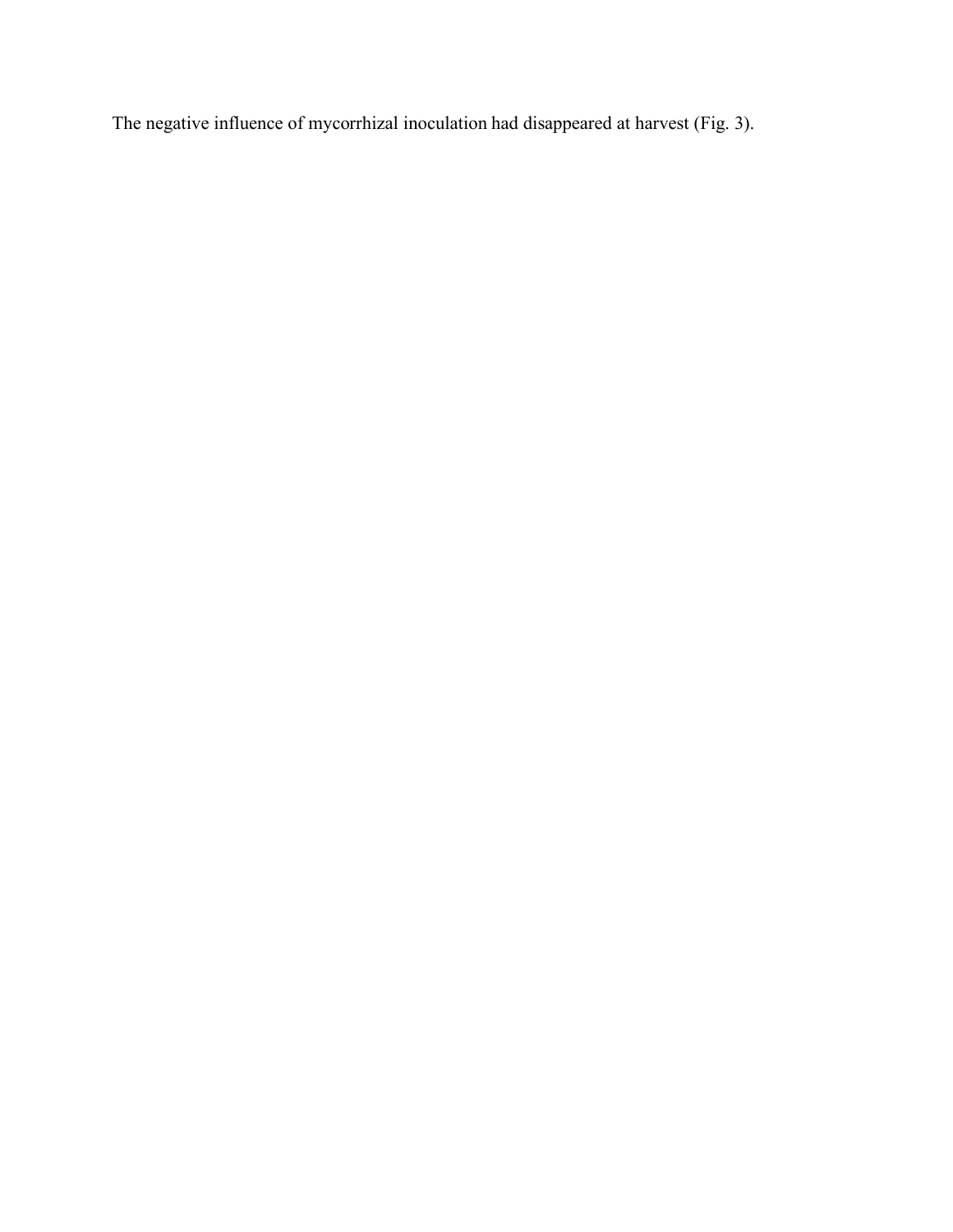

**Figure 1.** Dry weight, root length and surface area, and nodule number of chickpea, as influenced by cultivar ( $N = 16$ ) and mycorrhizal inoculation ( $N = 32$ ). There was no nitrogenase activity at 30% FC and this treatment was excluded from the ANOVA.  $N = 8$  for cultivar effect and  $N = 16$  for inoculation effect. Myc+, mycorrhizal inoculated; Myc-, control; 30% FC, soil moisture maintained at 30% of field capacity; 70% FC, soil moisture maintained at 70% of field capacity. Bars with the same letter are not significantly different according to LSD  $P = 0.05$ .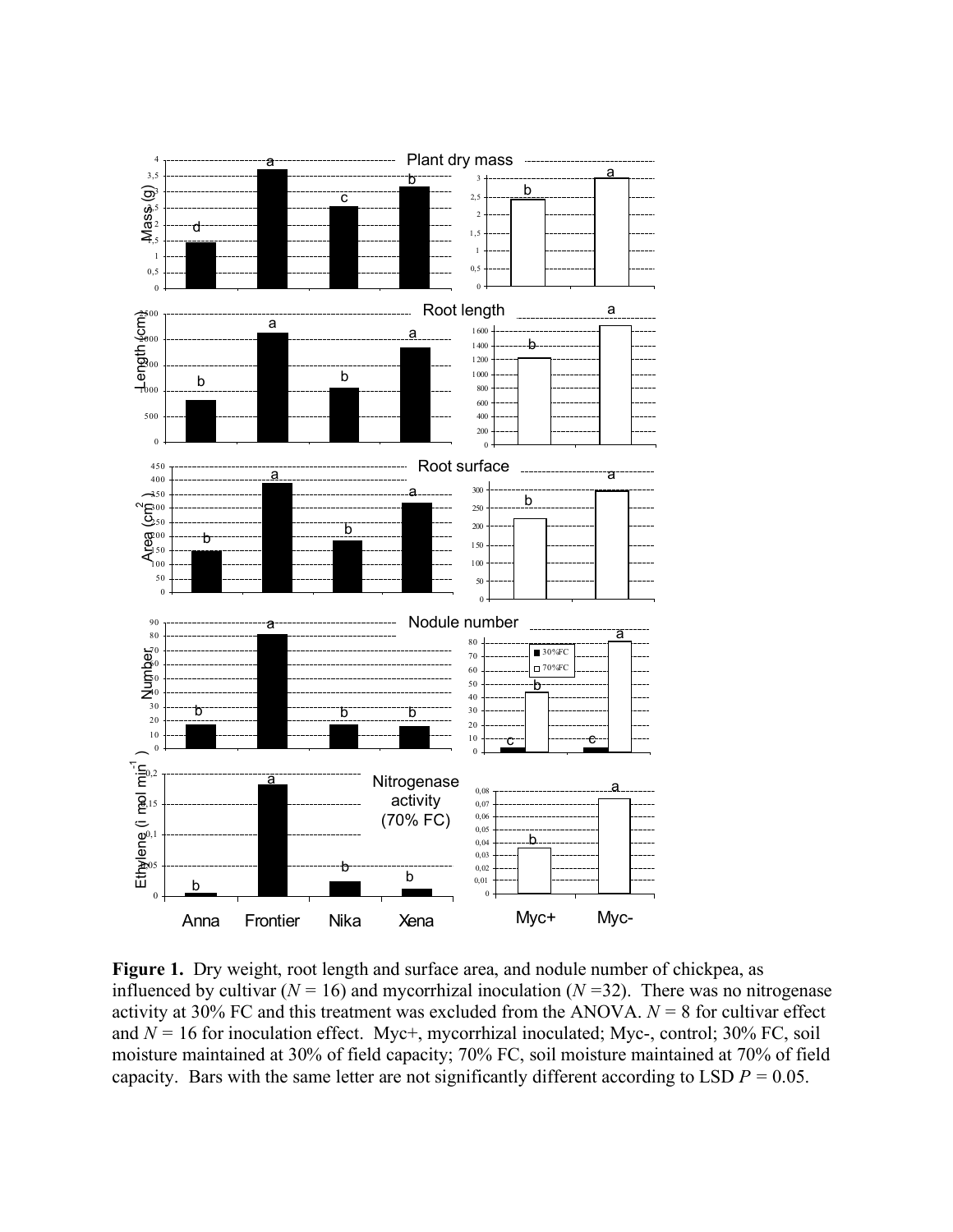

**Figure 2.** Plant water potential measured early morning 7 weeks after emergence. A star indicates inoculation by cultivar interaction ( $P = 0.1$ ) and a significant ( $P = 0.03$  according to contrast) negative effect of inoculation on the water potential of AC Xena plants.  $N = 8$ .



**Figure 3.** Grain yield of the different chickpea cultivars grown at 30% (a) and 70% (b) of field capacity. The negative influence of mycorrhizal inoculation had disappeared at harvest. *N =4.* **Conclusions**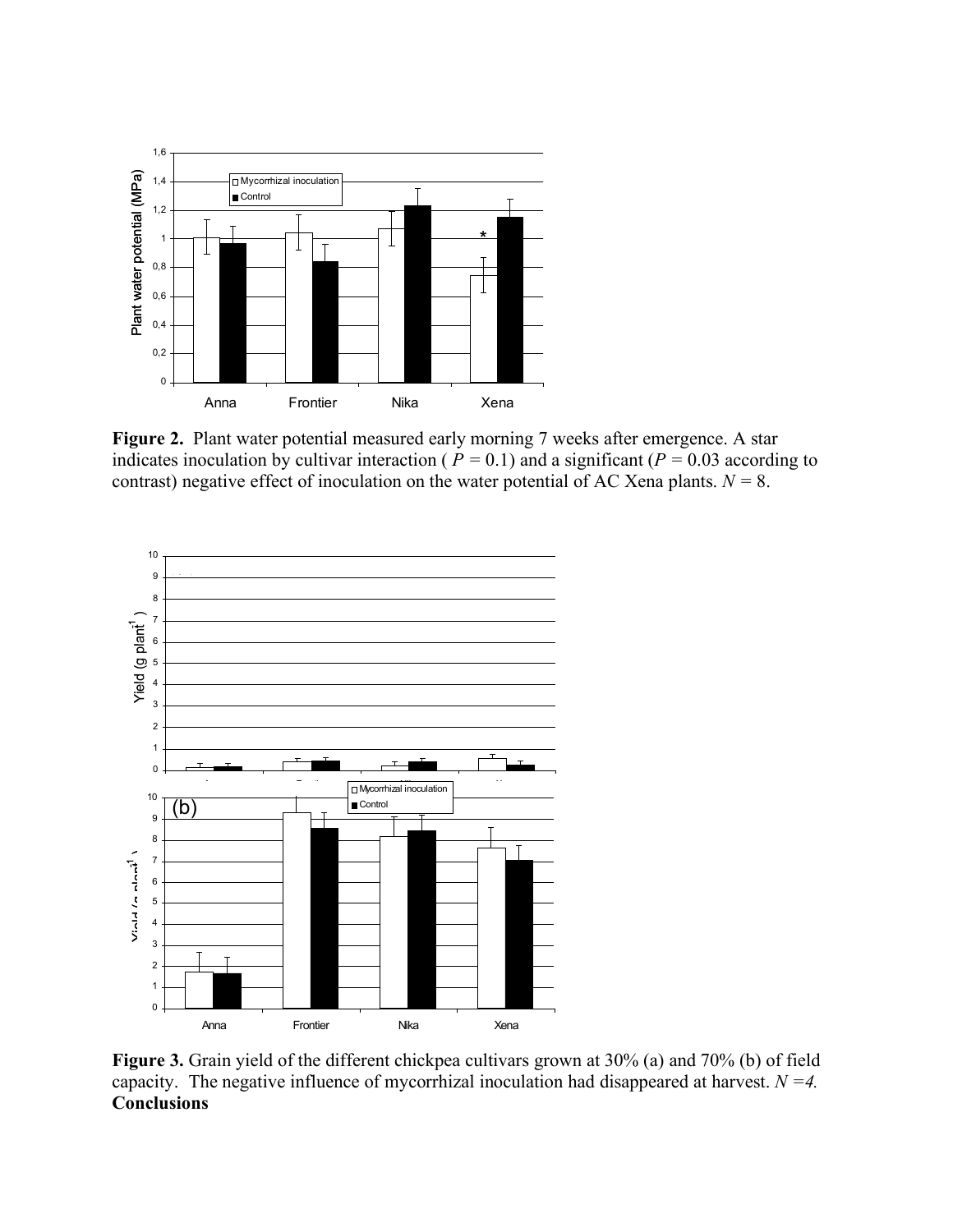Kabuli and Desi chickpea mycorrhizal symbioses are not different, as indicated by the absence of a cultivar by inoculation interaction on shoot and root growth, nodulation and nitrogenase activity.

Arbuscular mycorrhizal fungi inoculation delayed nodule development, but had no effect on grain yield.

CDC Frontier had 4 times more nodules and 6 times more nitrogenase activity than CDC Anna, Nika and Xena.

### **Acknowledgements**

The authors would like to thank Agriculture and Agri-Food Canada for use of laboratory  $\&$ greenhouse facilities. Project funding provided by Alberta Pulse Growers and a Government of Tunisia grant to Mr. Ellouze.

## **References:**

- Anonymous, 2000. Development of agronomic practices for chickpea production in Alberta. On line: http://www.ppi-far.org/far/farguide.nsf
- Barea, J.M., Azcon-Aguilar, C. 1983. Mycorrhizas and their significance in nodulating nitrogenfixing plants. Advances in Agronomy 36:1-54.
- Carlsson, G. and Huss-Danell, K. 2003. Nitrogen fixation in perennial forage legumes in the field. Plant and Soil 253: 353-372.
- Catford, J.G., Staehelin, C., Lerat, S., Piché, Y., Vierheilig, H. 2003. Suppression of arbuscular mycorrhizal colonization and nodulation in split-root systems of alfalfa after pre-inoculation and treatment with Nod factors. Journal of Experimental Botany 54:1481-1487.
- Costa, C., L.M. Dwyer, C. Hamel, D.F. Muamba, X.L. Wang, L. Nantais, and D.L. Smith. 2001. Root contrast enhancement for measurement with optical scanner-based image analysis. Canadian Journal of Botany 79**:** 23-29.
- Faber, B.A., Zasoski, R.J., Munns, D.N., Schakel, K. 1991. A method for measuring hyphal uptake in mycorrhizal plants. Canadian Journal of Botany 69:87-94.
- Hardie, K. 1985. The effect of removal of extraradical hyphae on water uptake by vesiculararbuscular mycorrhizal plants. New Phytologist 101:677-684.
- Quilambo, O.A. 2003. The vesicular-arbuscular mycorrhizal symbiosis. African Journal of Biotechnology 2: 539-546.
- Ruiz-Lozano, J.M. and Azcón, R. 1995. Hyphal contribution to water uptake in mycorrhizal plants as affected by the fungal species and water status. Physiologia Plantarum 95: 472-478.
- Sánchez-Díaz, M. 2001. Adaptation of legumes to multiple stresses in Mediterranean-type environments. Options Méditerranéennes 45: 145-151.
- Scholander, P.F., Hammel, H.T., Bradstreet, E.D. and Hemingsen, E.A. 1965. Sap pressure in vascular plants. Science 148:339-346.
- Singh, K.B. 1993. Problems and prospects of stress resistance breeding in chickpea. Pages 17-35 *in:* Breeding for stress tolerance in cool-season food legumes, K.B. Singh and M.C. Saxena (eds). ICARDA.
- Zhang, F., Hamel, C., Kianmehr, H., and Smith, D.L. 1995. Root-zone temperature and soybean (*Glycine max.* (L.) Merr.) vesicular-arbuscular mycorrhizae: Development and interactions